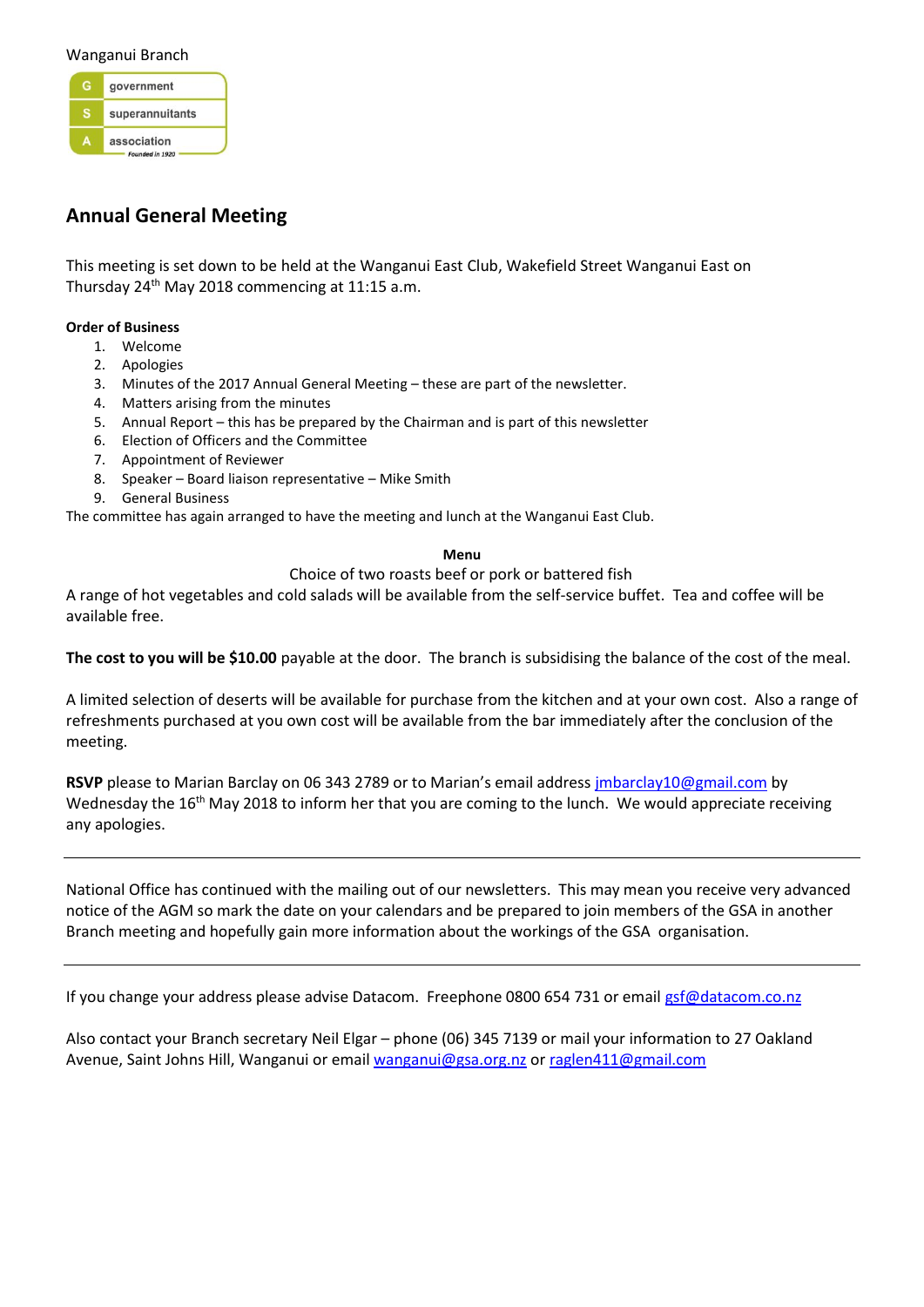### GOVERNMENT SUPERANNUITANTS ASSOCIATION ANNUAL GENERAL MEETING

### MINUTES OF THE AGM HELD ON THURSDAY MAY 25th<sup>T</sup> 2017 AT THE WANGANUI EAST CLUB, WAKEFIELD STREET, WANGANUI AT 11:05 AM

The Branch Chairman Neil Elgar welcomed those in attendance especially new members and members of the Railway Superannuitants Association to the Annual General meeting. There were 72 people in attendance. APOLOGIES

Marian Barclay, Colin and Marjorie Clancy, Alan Lints, Lawrence Sunde, Marianne Malcolm, Eunice Newton, John and Jean Hanna, Mary-Anne Ngahi, Graeme Hirst, Peter and Mary Dickenson, Robin and Marianne Paul, Peter and Evelyn McIntyre.

`"That the apologies be accepted."

### MINUTES OF LAST MEETING

The minutes of the AGM held in 2016 were tabled for members' viewing.

"That the minutes of the 2016 AGM be accepted as a true and correct record."

*B Algar G Tolley Carried*

### MATTERS ARISING FROM THE MINUTES

There were no matters arising from the minutes CHAIRMAN'S REPORT.

The Chairman's report was circulated with the posted newsletter and additional copies were tabled. Neil Elgar indicated that he would like to reinforce some aspects of the report.

- Thanks to the Committee members for their contribution to the management of the Branch.
- Acknowledgement of Robert Lakeland's resignation and his involvement in the Committee.
- Acknowledgement of the work Nola Crawford has done for the Committee and for the Branch. Nola has indicated that she will not be taking on the office of secretary and it has meant the Committee has had to reassign the tasks.
- Finances are sound. Some points will be raised when the Financial Statement is presented.
- Acknowledgement of the support received from the Executive Officer, Head Office and the Board.
- More committee members are required to keep up are succession of Office holders.
- Thanks are extended to the Wanganui East Club for their service when using their facilities. "That the Chairman's report be adopted."

*N Elgar A Devonshire Carried*

*T Hall F Anderson Carried*

## MATTERS ARISING FROM THE REPORT.

The Chairman requested that members sign the petition copies of which are on the tables. The petition wording is complex but it apparently is the accepted language for the Parliament to consider. The petition is a further effort to ensure all GSA members receive the 100% CoLA.

FINANCIAL REPORT

"That the 2017 Financial Performance report be received."

*N Elgar T Hall Carried* The annual accounts for the year ending 31 March 2017 were presented to the meeting. The Annual Accounts or Financial Performance Report was distributed with the newsletter and extra copies were tabled.

The report has been reviewed by our long time serving reviewer Mr Doug Salter. "That the reviewed Financial Performance Report be adopted."

*M Mildenhall C Waite Carried*

## **MATTERS ARISING FROM THE REPORT**

Some members of the committee have suggested that the Branch purchase its own computer system. Presently the Branch shares its database on Nola Crawford's computer. By purchasing a laptop computer the Branch is able to enjoy the portability of information, wider access by the committee, less chance of security breaches and would store only GSA dedicated material. The Chairman indicated that he wished this decision to come from the Branch and would appreciate a suitable motion to affirm the proposed purchase.

"That the Branch allocates \$2000 to the purchase of Branch computer hardware and software and accessories."

*B Dean J Young Carried.*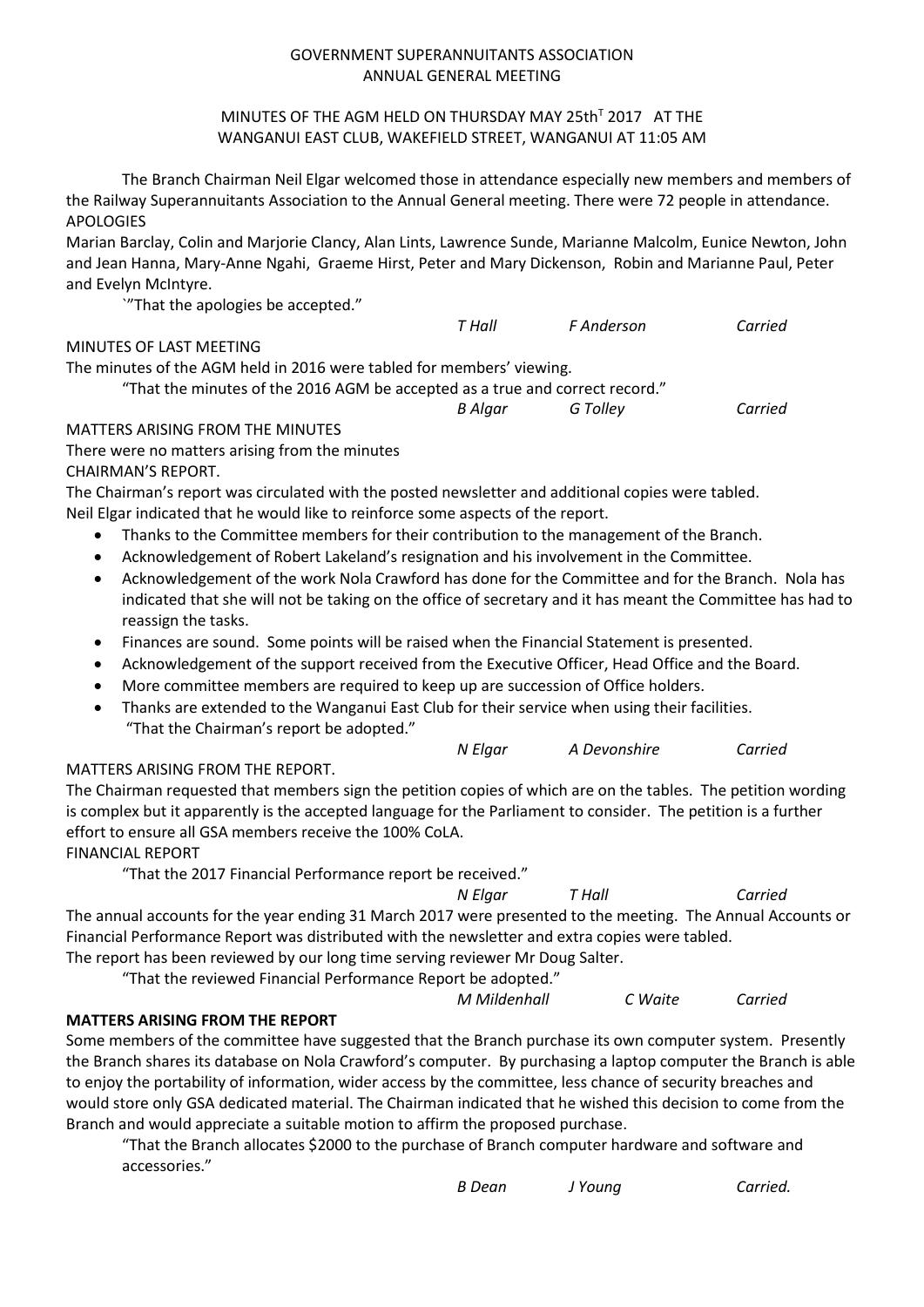### **ELECTION OF OFFICERS**

The committee has carried out some pre election office allocations in an endeavour to maintain the management of the Branch. The allocations form the basis of our office holders and committee for the coming year. Chair person

| "That Trevor Hall be elected as Chairperson."                                                   | N Elgar    | L Power  | Carried |  |
|-------------------------------------------------------------------------------------------------|------------|----------|---------|--|
| Vice Chairperson                                                                                |            |          |         |  |
| This is a vacancy and the Chairman called for nominations from the floor.                       |            |          |         |  |
| The position remains vacant.                                                                    |            |          |         |  |
| Database Secretary/Treasurer                                                                    |            |          |         |  |
| "That Brian Algar be elected to this position."                                                 | F Anderson | J Power  | Carried |  |
| Minute/Administration Secretary                                                                 |            |          |         |  |
| "That Neil Elgar be elected to this position."                                                  | B Algar    | H Taylor | Carried |  |
| Committee                                                                                       |            |          |         |  |
| "That Leith Power, Rod Davies, Marian Barclay and Nola Crawford be re elected as members of the |            |          |         |  |
| committee."                                                                                     |            |          |         |  |

*N Elgar T Hall Carried* The Chairman called for further nominations after each proposal for the committee and Office holders. The Chairman moved "That the Committee has the authority to co-opt members to the Committee during the

year." The proposal was agreed to.

### Financial Reviewer

Doug Salter having served as our financial reviewer for a number of years wishes to retire.

|  | "That we formally write to thank him for his work for the Branch in doing the annual review." |
|--|-----------------------------------------------------------------------------------------------|
|  |                                                                                               |

| N Elgar | K Bradshaw | Carried |
|---------|------------|---------|
|         |            |         |

#### GENERAL BUSINESS

The Chairperson inquired if there was any further business. There was no further business raised from the floor. SPEAKER

The Chair person introduced Mike Smith who is our branch's Board liaison representative. Mike is an elected member of the Board and has been involved in a number of the projects enabled by the Board. Mike spoke on these topics.

- \* The Parliamentary petition \* Superable salary
- \*The Centenary booklet interviews being conducted by Professor Openshaw

\* Council meeting in September will be held in a different venue.

\*Election of Board members – Branches encouraged to put up nominees.

\* Datacom letter advising of CoLA should be checked as some errors have been noted.

\* Life membership – new criteria for National award. Branches should look to make their own Life members.

### Mike was then thanked by Trevor Hall. In his thanks Trevor acknowledged the work that the Board and its members do on our behalf and for the continuing links it has with the branches.

Neil Elgar provided a quick over view of the Strategic Plan changes as outlined in a paper prepared by Michael Laws of the Waikato King Country Branch. The paper prepared forecasts in terms of membership decline and as a consequence financial decline. While accepting we are a "sunset" organisation it is still important that the GSA remains a strong voice for Annuitants so we will have to manage the downward trends. The paper has evoked so much interest that it will become a major topic of discussion at this year's Council meeting.

The Chairman then proceeded to introduce the fact that the committee had agreed to confer Branch Life Membership on Nola Crawford. She informed the Branch that she was stepping down after 19 year service as the secretary treasurer. This amazing length of service was acknowledged as was her work on maintaining the membership Database and the links that she had with members.

Leith Power then read out the Certificate citation which outlined her involvement in Branch activities. Neil Elgar then presented Nola with her Certificate of Branch Life Membership the first such award to be made by this Branch.

Nola then gave a brief reply acknowledging the role Branch secretaries play in the administration of GSA.

After a brief summary of the meeting and further acknowledgements of members attending the retiring Chairperson Neil Elgar handed the meeting over to the incoming Chairman Trevor Hall who after some brief closing remarks declared the meeting closed at 11:53 am